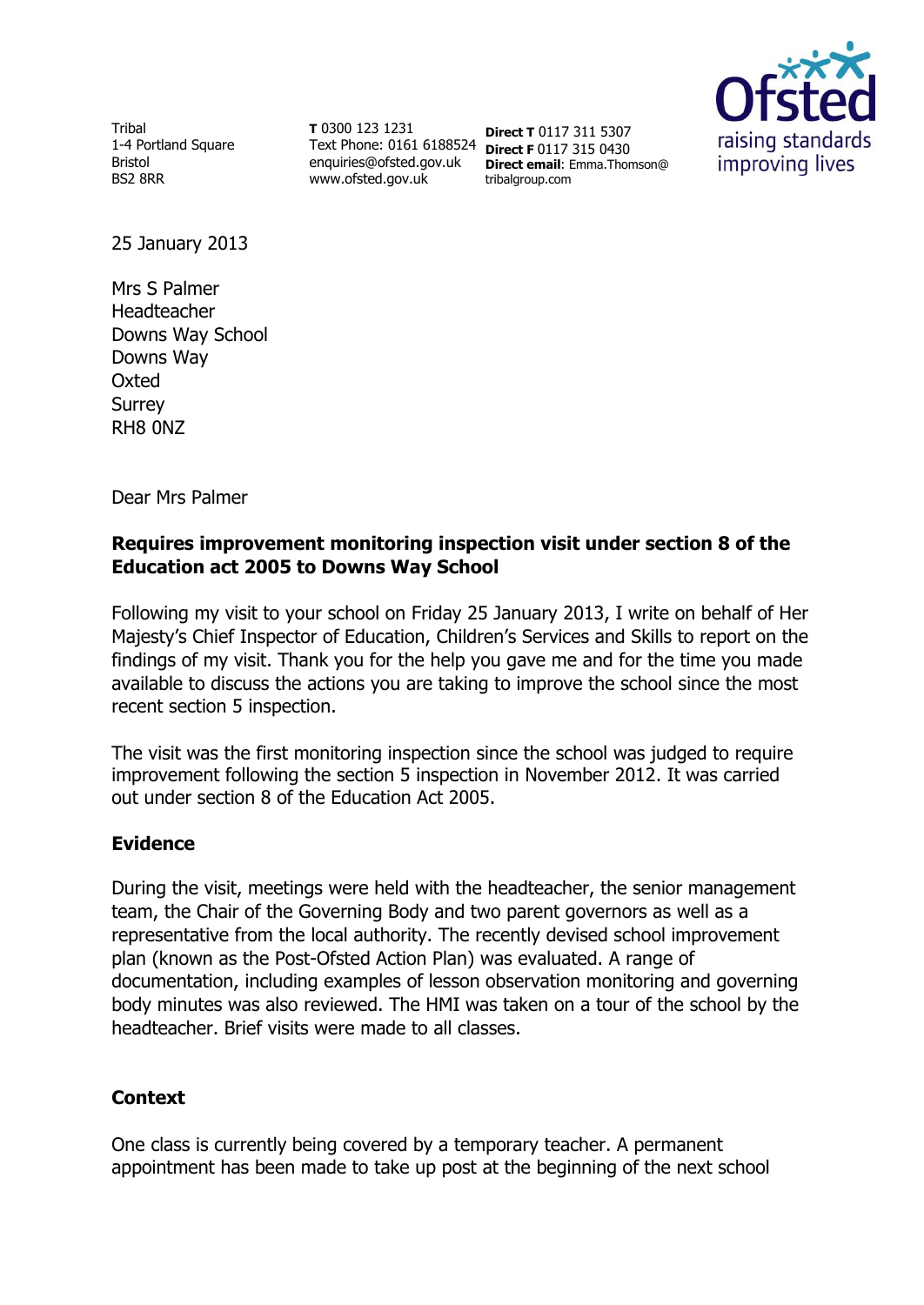

term. A member of the senior management team with responsibility for the Early Years Foundation Stage, mathematics and assessment will be leaving school at the end of the academic year. New appointments will provide some opportunity to further review roles, responsibilities and the management structure of the school.

# **Main findings**

The school improvement plan, which has been written since the inspection of November 2012, correlates precisely with the areas for improvement identified. However, the plan is insufficiently focused on improving teaching and raising pupils' achievement as a result of actions proposed. Timescales, targets and responsibilities for monitoring and evaluating progress lack urgency and precision.

The headteacher and other senior staff possess an increasing awareness of what needs to be done in order to strengthen leadership, including in the use of pupil assessment data analysis to drive further improvement. Some examples of more sophisticated use of data exist in relation to pupils with disabilities and special educational needs.

To date, only the headteacher has been involved in the monitoring of the quality of teaching. Although lesson observations carried out this term have had a specific focus (phonics teaching which is the linking of letters and sounds), evaluations are typically general, rather than sharply focused on the progress that pupils make and the next steps that teachers must take to improve their teaching further. A comprehensive plan to increase the headteacher's skill, confidence and accuracy in lesson monitoring is already established. Following this, other senior leaders will also receive training. Teachers currently have too few opportunities to see good and outstanding teaching so as to improve their own practice.

The governing body has agreed to take part in a review led by the local authority. High quality advice and guidance from an advanced skills governor has been pivotal in strengthening the governing body's understanding of the extent of their strategic role, including in driving improvement and holding senior school leaders to account.

Senior leaders and governors have begun to take effective action to tackle the areas for improvement identified at the recent section 5 inspection. Following the visit to the school, HMI recommend that further action is taken to:

- strengthen the improvement plan to include: measurable targets that are clearly related to impact upon pupils' outcomes, more urgent and specific time-frames, and clearer accountability for monitoring and evaluation
- ensure senior leaders (including governors) are more confident in using data as a strategic tool to drive improvement and to hold all staff to account